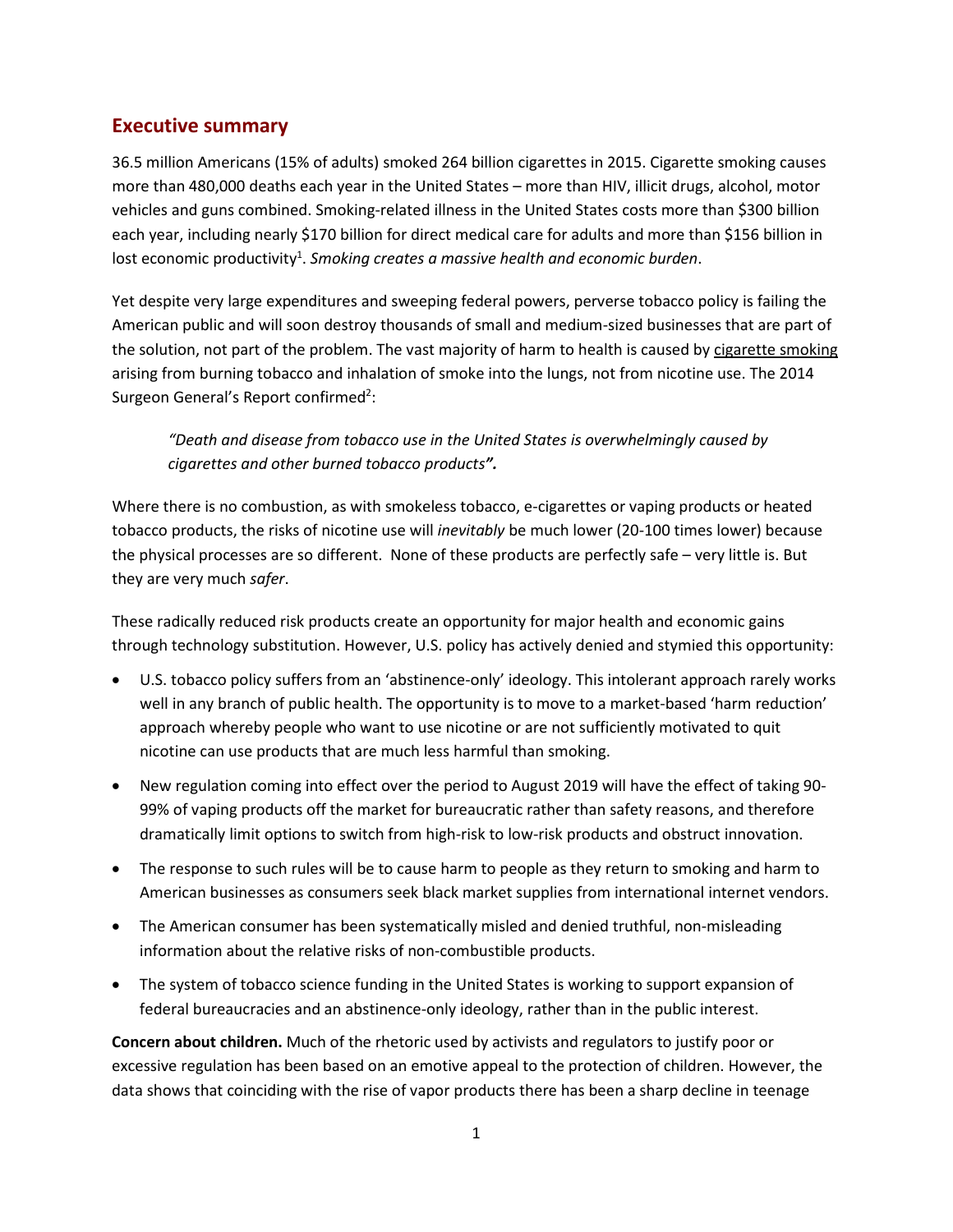*smoking*: between 2011 and 2015, current use of cigarettes by high school students fell rapidly from 15.8% to 9.3%, and use of cigars and pipes also fell<sup>3</sup>. Non-smoking high school students are highly unlikely to use e-cigarettes; among those who do, most used them very infrequently<sup>4</sup>. Further, only a small minority of teenage vaping involves nicotine<sup>5</sup>, and much of the use is occasional and experimental rather than an entrenched habit<sup>6</sup>. Bans on sales of vapor products to minors were already in place (48 states) or in progress (2 states) prior to FDA asserting jurisdiction in 2016. It is unlikely that teenagers are harmed by the emergence of products much safer than cigarettes. However, it is likely that both teenagers and adults will be harmed by excessive regulation or *de facto* prohibition of low risk products that substitute for smoking.

**Proposed response.** To address this policy failure, we suggest eight proposals for discussion, summarized below and set out in more concise briefing form in the subsequent eight sections. The proposals are as follows:

- **1. Seize the huge opportunity presented by low-risk nicotine products** Revolutionize tobacco and nicotine policy, reduce healthcare spending and improve health by exploiting the very large difference in risk to human health caused by combustible and smoke-free products. Make appointments and provide direction and funding to embed this in federal agencies such as FDA, CDC, NIH and Office of the Surgeon General as well as the highest levels of the Department of Health and Human Services. It requires a concerted approach on many fronts.
- **2. Cancel the FDA deeming rule before it destroys the U.S. vaping market.** An *emergency response* is required to prevent the near complete and needless destruction of the US vapor industry by crudely designed and wholly inappropriate regulation. The following approaches are an urgent response:
	- a. Put the implementation process on hold and quickly pass legislation that changes the Tobacco Control Act predicate date to 8 August 2016 for nicotine products that do not contain tobacco.
	- b. Replace the costly, opaque and politicized product-by-product authorization regime with a standards-based regime where it is clear what is required of manufacturers (recommendation 3).
	- c. Add a range of interim safeguards concerning common ground issues such as battery and fluid safety if a standards regime will take time to agree. These should be applied by Congress in the instrument it uses to affect the changes above.
- **3. Establish a standards-based regime for low-risk nicotine products.** Regulate low risk tobacco and nicotine products by setting product standards (chemical, mechanical, thermal, electrical) that reduce individual risk to users while promoting innovation and ensuring the products are an attractive alternative to smoking. These standards would ensure average exposures were at least 90 percent lower than smoking and would make a further public health benefit test unnecessary.
- **4. Use new labels to inform consumers about relative risk.** Using its rulemaking powers, FDA should allow manufacturers to apply an accurate 'harm reduction' message to all non-combustible tobacco or nicotine products: "*This product presents substantially lower risks to health than cigarettes"* or other truthful, non-misleading communications